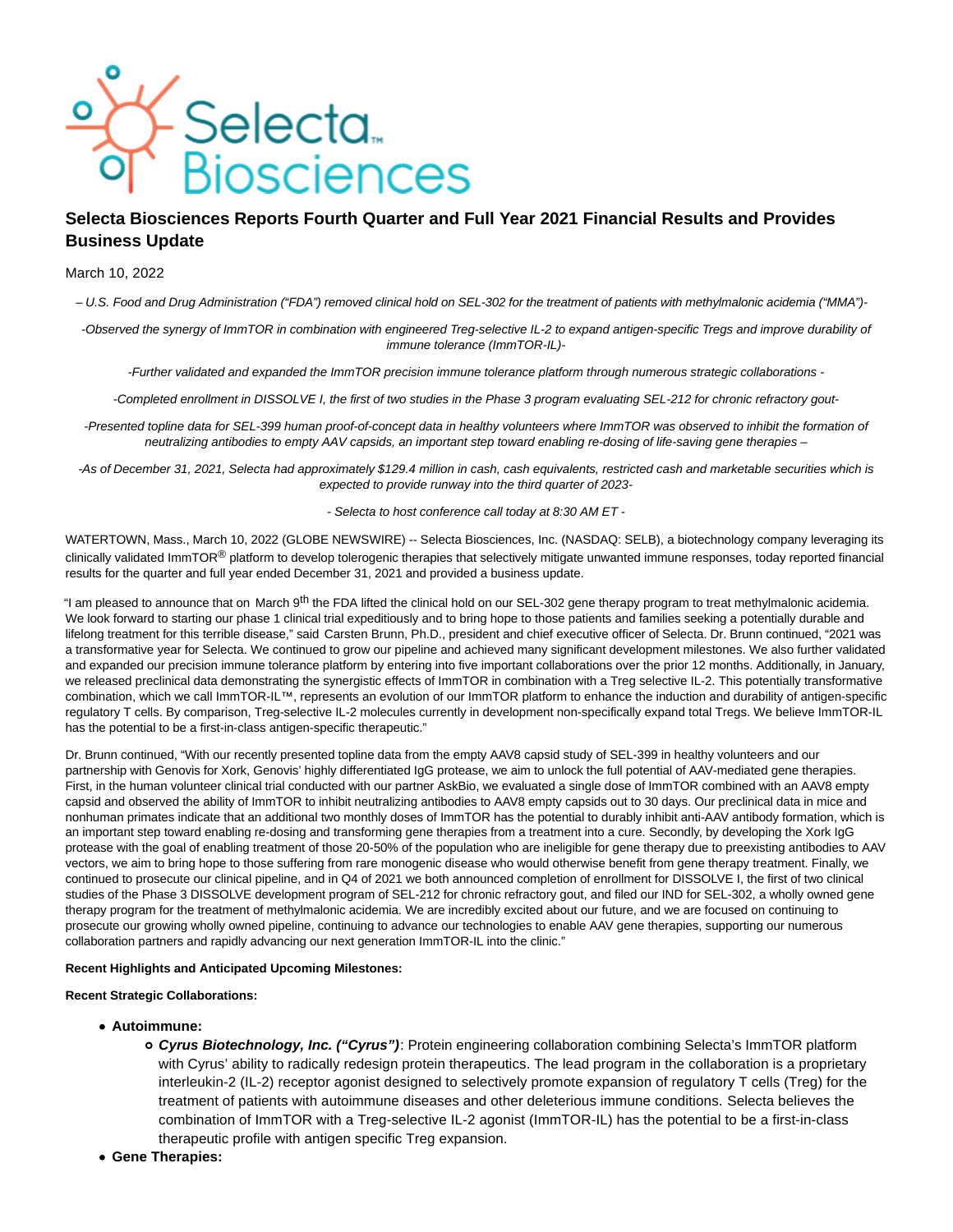- **Genovis AB (publ.) ("Genovis"):** Exclusive license agreement to advance a next-generation IgG protease. This partnership leverages Genovis' proprietary and differentiated immunoglobulin G (IgG) protease, IdeXork (Xork), and Selecta's ImmTOR platform to enable the dosing of transformative gene therapies in patients with pre-existing adeno-associated virus (AAV) immunity and treat certain IgG-mediated autoimmune diseases. In contrast to other IgG proteases, Xork has been observed to have low cross-reactivity to pre-existing antibodies in human sera. The combination of Xork with ImmTOR has the potential to address two of the biggest immunological challenges to gene therapy – expanding access to gene therapies by overcoming pre-existing antibodies to AAV and enabling vector re-dosing.
- **Ginkgo Bioworks, Inc. ("Ginkgo")**: Collaboration agreement to design novel AAV capsids with potentially improved transduction, enhanced tissue tropism and reduced immunogenicity. This partnership leverages Ginkgo's high throughput screening and cell engineering capabilities and Selecta's ImmTOR platform to advance gene therapy delivery with the goal of improving gene therapies through best in class and fit for purpose capsid design. Ginkgo plans to design and engineer the capsids and Selecta will conduct all pre-clinical and clinical studies thereafter.
- **Takeda Pharmaceutical Company Limited ("Takeda")**: Strategic license agreement to develop next-generation gene therapies in two lysosomal storage disorders. The collaboration leverages Selecta's ImmTOR platform to enable the redosing of transformative gene therapies.
- **Biologic Therapies:**
	- **Ginkgo**: Partnership to design novel enzymes and proteins with transformative therapeutic potential to advance treatments for all IgA mediated diseases including IgA nephropathy. This partnership leverages Ginkgo's cell programing platform and high throughput screening capabilities and Selecta's ImmTOR platform with the goal of creating transformative biologic and enzymatic therapies.

# **Pipeline and Development Updates:**

# **Tolerogenic Therapies for Autoimmune Disease:**

- **ImmTOR with proprietary IL-2 protein agonist (ImmTOR-IL)**: ImmTOR may have profound synergistic activity with engineered IL-2 molecules that are selective for Tregs. Selecta has observed, when ImmTOR-IL was co-administered with an antigen of interest in a preclinical study, synergistic effects in further expanding antigen-specific Tregs when compared to ImmTOR alone, positioning it to be a potential first-in-class antigen-specific therapy for the treatment of autoimmune diseases.
- **Primary biliary cholangitis (PBC):** Selecta continues IND-enabling work on an ImmTOR-based approach to treating PBC.

# **Gene Therapies:**

- **SEL-399 human proof-of-concept**: On November 8, 2021, in collaboration with AskBio, Selecta reported topline data for the first-in-human, dose-escalation trial of SEL-399, an adeno-associated viral serotype 8 (AAV8) empty vector capsid (EMC-101) containing no DNA combined with ImmTOR. The key objective was to determine the dose regimen of ImmTOR to effectively mitigate the formation of antibodies to AAV8 capsids used in gene therapies.
- **SEL-302 for methylmalonic acidemia (MMA)**: On March 9, 2022, the U.S. Food and Drug Administration ("FDA") removed the clinical hold on SEL-302 for the treatment of patients with methylmalonic acidemia ("MMA"). Selecta expects to start the phase 1 clinical trial in the second half of 2022.
- **SEL-313 for ornithine transcarbamylase deficiency (OTC deficiency):** Selecta has decided to temporarily pause development in order to prioritize resources on the MMA program.
- **SEL-018 IgG Protease (Xork)**: On October 21, 2021, Selecta and Genovis entered into an exclusive license agreement to advance Xork, a next-generation IgG protease. The novel combination of Xork and ImmTOR has the potential to simultaneously address two of the key hurdles in gene therapy today: pre-existing immunity and the inability to re-dose AAV gene therapies.
	- IND-enabling studies are expected to commence in 2022.

# **Biologic Therapies:**

- **SEL-212 for chronic refractory gout**: On December 1, 2021, Selecta announced complete enrollment for DISSOLVE I, the first of two studies in our Phase 3 development program of SEL-212 (which has been licensed to Swedish Orphan Biovitrum AB (publ.) ("Sobi")) and is currently being run in the United States.
	- The currently enrolling DISSOLVE II trial has sites in the United States and 4 Eastern European countries (including Russia and Ukraine). We have temporarily closed screening and randomization in both Russia and Ukraine to preserve in country study supplies. We have proactively activated additional enrollment sites in the United States to offset and speed enrollment in DISSOLVE II with 9 sites having already been activated and 2 pending initiation and activation.
- **ImmTOR with IgA1 protease for IgA nephropathy**: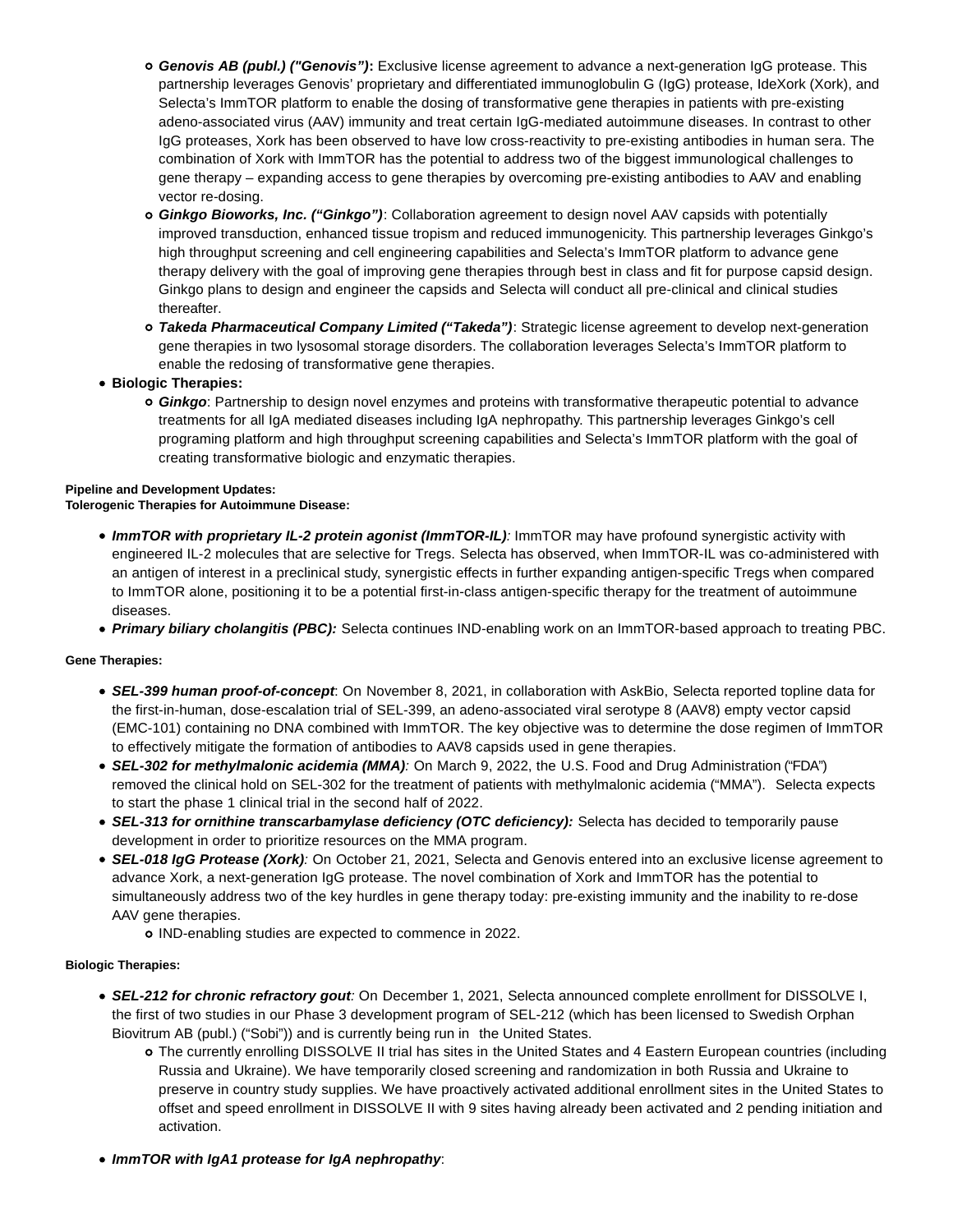#### o Selecta continues with IND-enabling studies in IgA nephropathy.

#### **Fourth Quarter and Full Year 2021 Financial Results:**

**Cash Position**: Selecta had \$129.4 million in cash, cash equivalents, marketable securities, and restricted cash as of December 31, 2021, as compared to cash, cash equivalents, marketable securities, and restricted cash of \$140.1 million as of December 31, 2020. Selecta believes its available cash, cash equivalents, restricted cash, and marketable securities will be sufficient to meet its operating requirements into the third quarter of 2023. Net cash used in operating activities was \$60.4 million for the year ended December 31, 2021, as compared to \$34.9 million of cash provided by operating activities for the same period in 2020.

**Collaboration and License Revenue:** Revenue for the fourth quarter and full year 2021 was \$29.9 million and \$85.1 million, respectively, as compared to \$12.0 million and \$16.6 million for the same periods in 2020. Revenue was primarily driven by the license agreement with Sobi resulting from the shipment of clinical supply and the reimbursement of costs incurred for the Phase 3 DISSOLVE clinical program. Additionally, during 2021, Selecta recognized \$1.0 million for shipments of clinical supply under the license agreement with Takeda and \$0.4 million for shipments under the license agreement with Sarepta Therapeutics, Inc.

**Research and Development Expenses:** Research and development expenses for the fourth quarter and full year 2021 were \$20.3 million and \$68.7 million, respectively, as compared to \$15.1 million and \$54.5 million for the same periods in 2020. The quarterly and annual increases were primarily driven by expenses incurred for preclinical programs, payroll costs and AskBio collaboration costs.

**General and Administrative Expenses:** General and administrative expenses for the fourth quarter and full year 2021 were \$5.5 million and \$20.9 million, respectively, as compared to \$4.8 million and \$18.9 million for the same periods in 2020. The quarterly and annual increases were primarily driven by increases in stock compensation expenses and consulting fees, offset by a reduction in professional fees.

**Net Income (loss):** For the fourth quarter and full year 2021, Selecta reported net income of \$12.2 million, or basic net income per share of \$0.10, and a net loss of \$(25.7) million, or basic net loss per share of \$(0.22), respectively. For the fourth quarter and full year 2020, Selecta reported net losses of \$(15.4) million, or \$(0.14) per share, and \$(68.9) million, or \$(0.68) per share, respectively.

#### **Conference Call and Webcast Reminder**

Selecta management will host a conference call at 8:30 AM ET today to provide a corporate update and review the company's fourth quarter and full year 2021 financial results. Individuals may participate in the live call via telephone by dialing (844) 845-4170 (domestic) or (412) 717-9621 (international) and may access a teleconference replay for one week by dialing (877) 344-7529 (domestic) or (412) 317-0088 (international) and using confirmation code 10157869. Investors and the public can access the live and archived webcast of this call and a copy of the presentation via the Investors & Media section of the company's website, [www.selectabio.com.](https://www.globenewswire.com/Tracker?data=4FC4CcGaL6We_Hp_qM_2HH1mHPvOQ8Tqrt1PKxQZtOfmFbM5GXmn8cTRC5ueBI1ovrOwixUlC3eqVRm6LUSViTemxHOJizW7vDYPMq41rxY=)

#### **About Selecta Biosciences, Inc.**

Selecta Biosciences Inc. (NASDAQ: SELB) is a clinical stage biotechnology company leveraging its ImmTOR<sup>®</sup> platform to develop tolerogenic therapies that selectively mitigate unwanted immune responses. With a proven ability to induce tolerance to highly immunogenic proteins, ImmTOR has the potential to amplify the efficacy of biologic therapies, including redosing of life-saving gene therapies, as well as restore the body's natural self-tolerance in autoimmune diseases. Selecta has several proprietary and partnered programs in its pipeline focused on enzyme therapies, gene therapies, and autoimmune diseases. Selecta Biosciences is headquartered in the Greater Boston area. For more information, please visit [www.selectabio.com.](https://www.globenewswire.com/Tracker?data=4FC4CcGaL6We_Hp_qM_2HObXWTpA-THyBrYabVBpM2zIWbuB5bFAPOTumrcwLKvWeQ57UzK2dBd0dcyGJhEZuPAHUesyxy2KggyAGD4xXkE=)

#### **Selecta Forward-Looking Statements**

Any statements in this press release about the future expectations, plans and prospects of Selecta Biosciences, Inc. (the "Company"), including without limitation, statements regarding the Company's cash runway, the unique proprietary technology platform of the Company, and the unique proprietary platform of its partners, the potential of ImmTOR to enable re-dosing of AAV gene therapy and to mitigate immunogenicity, the potential of ImmTOR and the Company's product pipeline to treat chronic refractory gout, MMA, IgAN, other autoimmune diseases, lysosomal storage disorders, or any other disease, the anticipated timing or the outcome of ongoing and planned clinical trials, studies and data readouts, the anticipated timing or the outcome of the FDA's review of the Company's regulatory filings, the Company's and its partners' ability to conduct its and their clinical trials and preclinical studies, the timing or making of any regulatory filings, the potential treatment applications of product candidates utilizing the ImmTOR platform in areas such as gene therapy, gout and autoimmune disease, the ability of the Company and its partners where applicable to develop gene therapy products using ImmTOR, the novelty of treatment paradigms that the Company is able to develop, whether the observations made in non-human study subjects will translate to studies performed with human beings, the potential of any therapies developed by the Company to fulfill unmet medical needs, the Company's plan to apply its ImmTOR technology platform to a range of biologics for rare and orphan genetic diseases, the potential of the Company's technology to enable repeat administration in gene therapy product candidates and products, the ability to re-dose patients and the potential of ImmTOR to allow for re-dosing, the potential to safely re-dose AAV, the ability to restore transgene expression, the potential of the ImmTOR technology platform generally and the Company's ability to grow its strategic partnerships, and other statements containing the words "anticipate," "believe," "continue," "could," "estimate," "expect," "hypothesize," "intend," "may," "plan," "potential," "predict," "project," "should," "target," "would," and similar expressions, constitute forward-looking statements within the meaning of The Private Securities Litigation Reform Act of 1995. Actual results may differ materially from those indicated by such forward-looking statements as a result of various important factors, including, but not limited to, the following: the uncertainties inherent in the initiation, completion and cost of clinical trials including proof of concept trials, including the uncertain outcomes, the availability and timing of data from ongoing and future clinical trials and the results of such trials, whether preliminary results from a particular clinical trial will be predictive of the final results of that trial or whether results of early clinical trials will be indicative of the results of later clinical trials, the ability to predict results of studies performed on human beings based on results of studies performed on non-human subjects, the unproven approach of the Company's ImmTOR technology, potential delays in enrollment of patients, undesirable side effects of the Company's product candidates, its reliance on third parties to manufacture its product candidates and to conduct its clinical trials, the Company's inability to maintain its existing or future collaborations, licenses or contractual relationships, its inability to protect its proprietary technology and intellectual property, potential delays in regulatory approvals, the availability of funding sufficient for its foreseeable and unforeseeable operating expenses and capital expenditure requirements, the Company's recurring losses from operations and negative cash flows, substantial fluctuation in the price of its common stock, risks related to geopolitical conflicts and pandemics and other important factors discussed in the "Risk Factors" section of the Company's most recent Annual Report on Form 10-K to be filed after this release, and in other filings that the Company makes with the Securities and Exchange Commission. In addition, any forward-looking statements included in this press release represent the Company's views only as of the date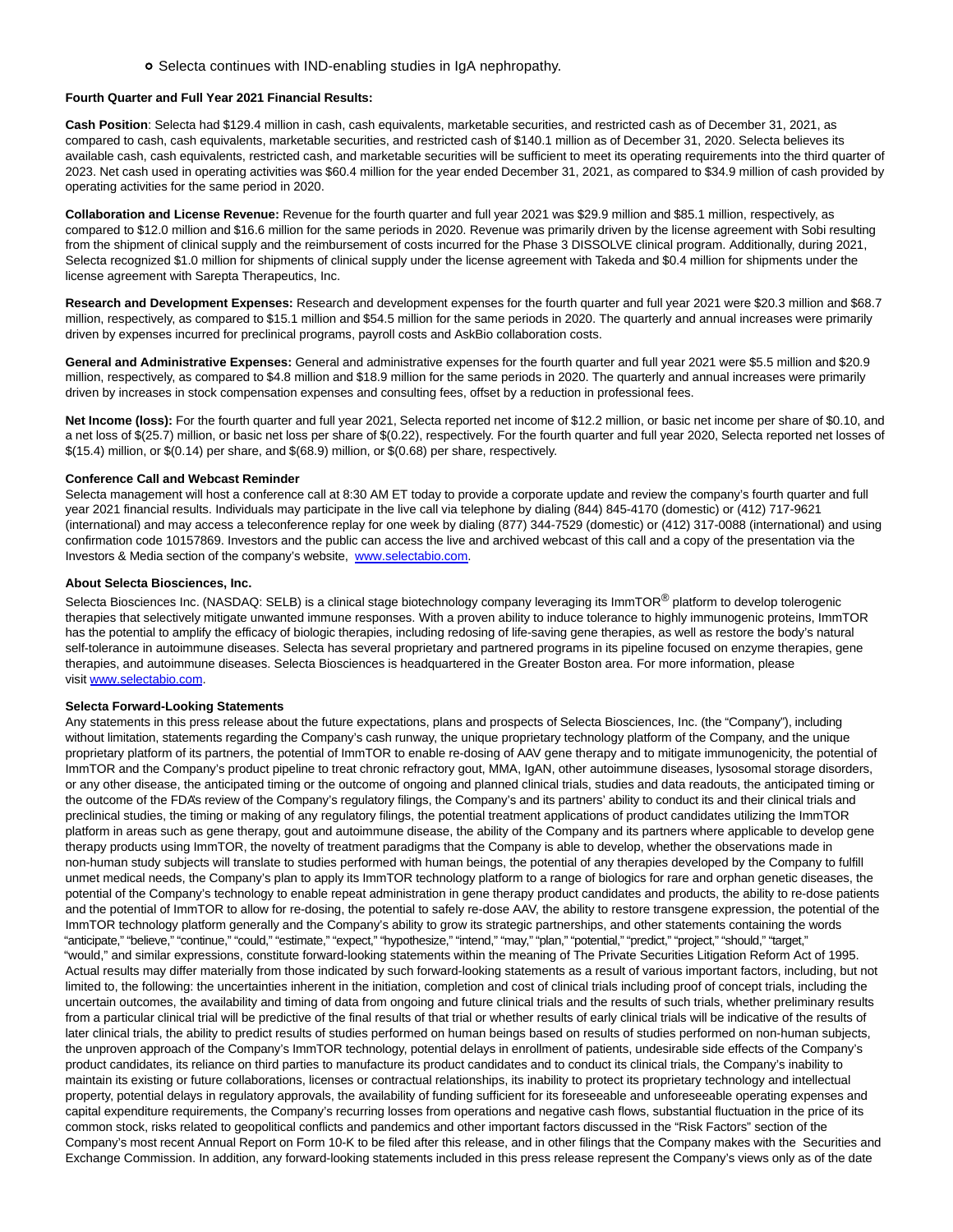of its publication and should not be relied upon as representing its views as of any subsequent date. The Company specifically disclaims any intention to update any forward-looking statements included in this press release.

#### **Financial Tables**

## **Selecta Biosciences, Inc. and Subsidiaries**

### **Consolidated Balance Sheets**

#### **(Amounts in thousands, except share data and par value)**

|                                                                                                                                                   | December 31, 2021 |    | December 31, 2020 |  |
|---------------------------------------------------------------------------------------------------------------------------------------------------|-------------------|----|-------------------|--|
| <b>Assets</b>                                                                                                                                     |                   |    |                   |  |
| <b>Current assets:</b>                                                                                                                            |                   |    |                   |  |
| Cash and cash equivalents                                                                                                                         | \$<br>114,057     | \$ | 138,685           |  |
| Marketable securities                                                                                                                             | 13,998            |    |                   |  |
| Accounts receivable                                                                                                                               | 9,914             |    | 7,224             |  |
| Prepaid expenses and other current assets                                                                                                         | 6,474             |    | 5,434             |  |
| Total current assets                                                                                                                              | 144,443           |    | 151,343           |  |
| Non-current assets:                                                                                                                               |                   |    |                   |  |
| Property and equipment, net                                                                                                                       | 2,142             |    | 1,395             |  |
| Right-of-use asset, net                                                                                                                           | 9,829             |    | 10,948            |  |
| Long-term restricted cash                                                                                                                         | 1,379             |    | 1,379             |  |
| Investments                                                                                                                                       | 2,000             |    |                   |  |
| Other assets                                                                                                                                      | 90                |    | 370               |  |
| <b>Total assets</b>                                                                                                                               | \$<br>159,883     | \$ | 165,435           |  |
| Liabilities and stockholders' equity (deficit)                                                                                                    |                   |    |                   |  |
| <b>Current liabilities:</b>                                                                                                                       |                   |    |                   |  |
| Accounts payable                                                                                                                                  | \$<br>224         | \$ | 443               |  |
| Accrued expenses                                                                                                                                  | 10,533            |    | 8,146             |  |
| Loan payable                                                                                                                                      | 5,961             |    |                   |  |
| Lease liability                                                                                                                                   | 1,049             |    | 908               |  |
| Income taxes payable                                                                                                                              | 601               |    |                   |  |
| Deferred revenue                                                                                                                                  | 53,883            |    | 72,050            |  |
| <b>Total current liabilities</b>                                                                                                                  | 72,251            |    | 81,547            |  |
| <b>Non-current liabilities:</b>                                                                                                                   |                   |    |                   |  |
| Loan payable, net of current portion                                                                                                              | 19,673            |    | 24,793            |  |
| Lease liability, net of current portion                                                                                                           | 8,598             |    | 9,647             |  |
| Deferred revenue                                                                                                                                  | 11,417            |    | 38,746            |  |
| <b>Warrant liabilities</b>                                                                                                                        | 25,423            |    | 28,708            |  |
| <b>Total liabilities</b>                                                                                                                          | 137,362           |    | 183,441           |  |
| Stockholders' equity (deficit):                                                                                                                   |                   |    |                   |  |
| Preferred stock, \$0.0001 par value; 10,000,000 shares authorized; no shares issued and outstanding at<br>December 31, 2021 and December 31, 2020 |                   |    |                   |  |
| Common stock, \$0.0001 par value; 200,000,000 shares authorized; 123,622,965 and 108,071,249                                                      |                   |    |                   |  |
| shares issued and outstanding as of December 31, 2021 and December 31, 2020, respectively                                                         | 12                |    | 11                |  |
| Additional paid-in capital                                                                                                                        | 457,391           |    | 391,175           |  |
| Accumulated deficit                                                                                                                               | (430, 316)        |    | (404, 629)        |  |
| Accumulated other comprehensive loss                                                                                                              | (4, 566)          |    | (4, 563)          |  |
| Total stockholders' equity (deficit)                                                                                                              | 22,521            |    | (18,006)          |  |
| Total liabilities and stockholders' equity (deficit)                                                                                              | \$<br>159,883     | \$ | 165,435           |  |

#### **Selecta Biosciences, Inc. and Subsidiaries**

## **Consolidated Statements of Operations and Comprehensive Loss**

#### **(Amounts in thousands, except share and per share data)**

|                                   | <b>Three Months Ended</b><br>December 31. |  |        | <b>Twelve Months Ended</b><br>December 31. |        |  |        |
|-----------------------------------|-------------------------------------------|--|--------|--------------------------------------------|--------|--|--------|
|                                   | 2021                                      |  | 2020   |                                            | 2021   |  | 2020   |
| Collaboration and license revenue | 29.937                                    |  | 11.951 |                                            | 85.077 |  | 16.597 |